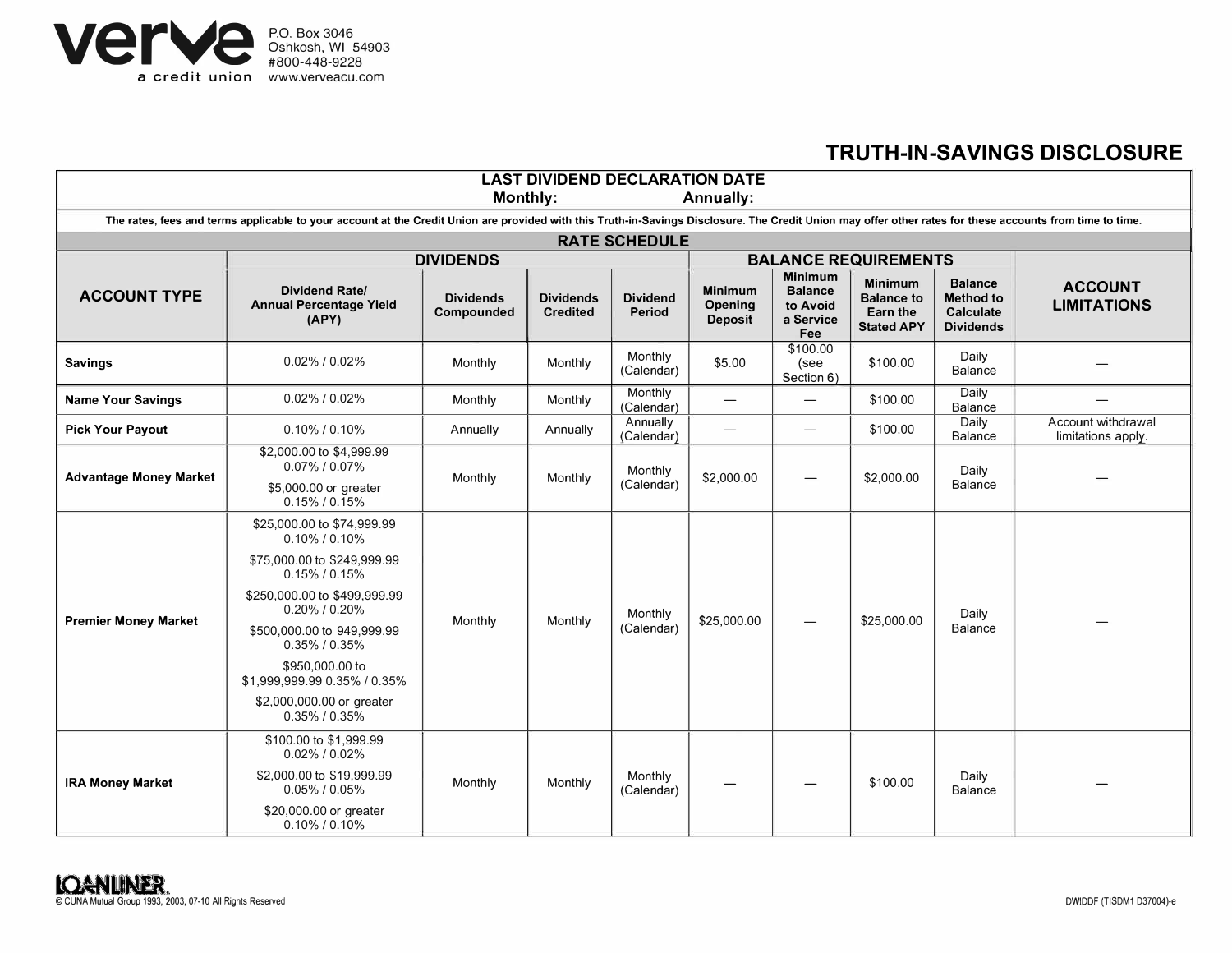| <b>Health Savings Account</b><br>(HSA)                                                                                 | \$100.00 to \$2,499.99<br>$0.15\%$ / $0.15\%$<br>\$2,500.00 to \$9,999.99<br>$0.30\%$ / $0.30\%$<br>\$10,000.00 to \$24,999.99<br>$0.40\%$ / $0.40\%$<br>\$25,000.00 or greater<br>$0.45\%$ / $0.45\%$ | Monthly | Monthly  | Monthly<br>(Calendar) |   |   | \$100.00 | Daily<br>Balance        |                            |
|------------------------------------------------------------------------------------------------------------------------|--------------------------------------------------------------------------------------------------------------------------------------------------------------------------------------------------------|---------|----------|-----------------------|---|---|----------|-------------------------|----------------------------|
| <b>Personal Checking</b>                                                                                               |                                                                                                                                                                                                        |         |          |                       | — | — | —        | —                       |                            |
| KickBack™ Savings<br><b>Qualifications Met</b><br>(See section 2)<br><b>Qualification Not Met</b><br>(See section 2)   | 0.20% / 0.20%<br>$0.10\%$ / $0.10\%$                                                                                                                                                                   | Monthly | Monthly  | Monthly<br>(Calendar) |   |   | \$0.01   | Daily<br>Balance        |                            |
| KickBack™ Checking<br><b>Qualifications Met</b><br>(See section 2)<br><b>Qualifications Not Met</b><br>(See section 2) | \$0.01 to \$10,000.00<br>2.75% / 2.78%<br>\$10,000.01 or greater<br>0.10% / 0.10% to 0.10%<br>$0.01\%$ / $0.01\%$                                                                                      | Monthly | Monthly  | Monthly<br>(Calendar) |   |   | \$0.01   | Daily<br>Balance        |                            |
| <b>Escrow</b>                                                                                                          | $0.09\%$ / $0.09\%$                                                                                                                                                                                    | Monthly | Annually | Monthly<br>(Calendar) |   |   | \$0.01   | Daily<br><b>Balance</b> | Account limitations apply. |

## **ACCOUNT DISCLOSURES**

*Except* **as** *specifically described, the following disclosures apply to all of the accounts. All accounts described in this Truth-in-Savings Disclosure are share accounts.* 

**1. RATE INFORMATION** - The annual percentage yield is a percentage rate that reflects the total amount of dividends to be paid on an account based on the dividend rate and frequency of compounding for an annual period. For Savings, Name Your Savings, Pick Your Payout, Advantage Money Market, Premier Money Market, IRA Money Market, Health Savings Account (HSA), KickBack™ Savings, and KickBack™ Checking accounts, the dividend rate and annual percentage yield may change at any time as determined by the Credit Union's Board of Directors. For Escrow accounts, the dividend rate and annual percentage yield may change annually as determined by the Wisconsin Department of Financial Institutions. The dividend rates and annual percentage yields are the rates and yields as of the last dividend declaration date that is set forth in the Rate Schedule. Advantage Money Market, Premier Money Market, IRA Money Market, Health Savings Account (HSA), and KickBack™ Checking accounts are tiered rate accounts.

The balance ranges and corresponding dividend rates and annual percentage yields applicable to each tier are disclosed in the Rate Schedule. For Advantage Money Market, Premier Money Market, IRA Money Market, and Health Savings Account (HSA) accounts, once a particular range is met, the dividend rate and annual percentage yield for that balance range will apply to the full balance of your account. For KickBack™ Checking accounts, each dividend rate will apply only to that portion of the account balance within each balance range.

**2. KickBack™ Accounts** - For all KickBack™ accounts, you may qualify for monthly rewards if you meet the applicable minimum qualification requirements, you must 1) make at least 14 POS or debit transactions that post and settle to your account before 7:00 pm on the last day of the calendar month 2) receive a minimum of one direct deposit 3) be enrolled in and receive e-statements. The monthly qualification cycle is defined as the period beginning on the first day of a calendar month and ending on the last day of a calendar month.

**KickBack™ Savings.** The KickBack™ Savings account is available only to holders of a KickBack™ Checking account. If you meet the minimum qualification requirements you will receive the first dividend rate and annual percentage yield listed for the account in the Rate Schedule. If you do not meet all of the minimum qualification requirements during the monthly qualification cycle, you will receive the second dividend rate and annual percentage yield listed for the account in the Rate Schedule.

**KickBack™ Checking.** The KickBack™ Checking account is a tiered rate account. If you meet the minimum qualification requirements during the monthly qualification cycle, the first dividend rate and annual percentage yield listed in the Rate Schedule will apply to balances of \$0.01 to \$10,000.00. The second dividend rate and annual percentage yield listed for this account will apply to balances of \$10,000.01 or greater. Each dividend rate will apply only to that portion of the account balance within each range. In addition, we will refund ATM surcharges up to a maximum total refund of \$15.00 per month. If you do not meet all of the minimum service requirements during the calendar month, the third dividend rate and annual percentage yield listed for this account will apply to the entire balance in the account and no ATM surcharges will be refunded to you.